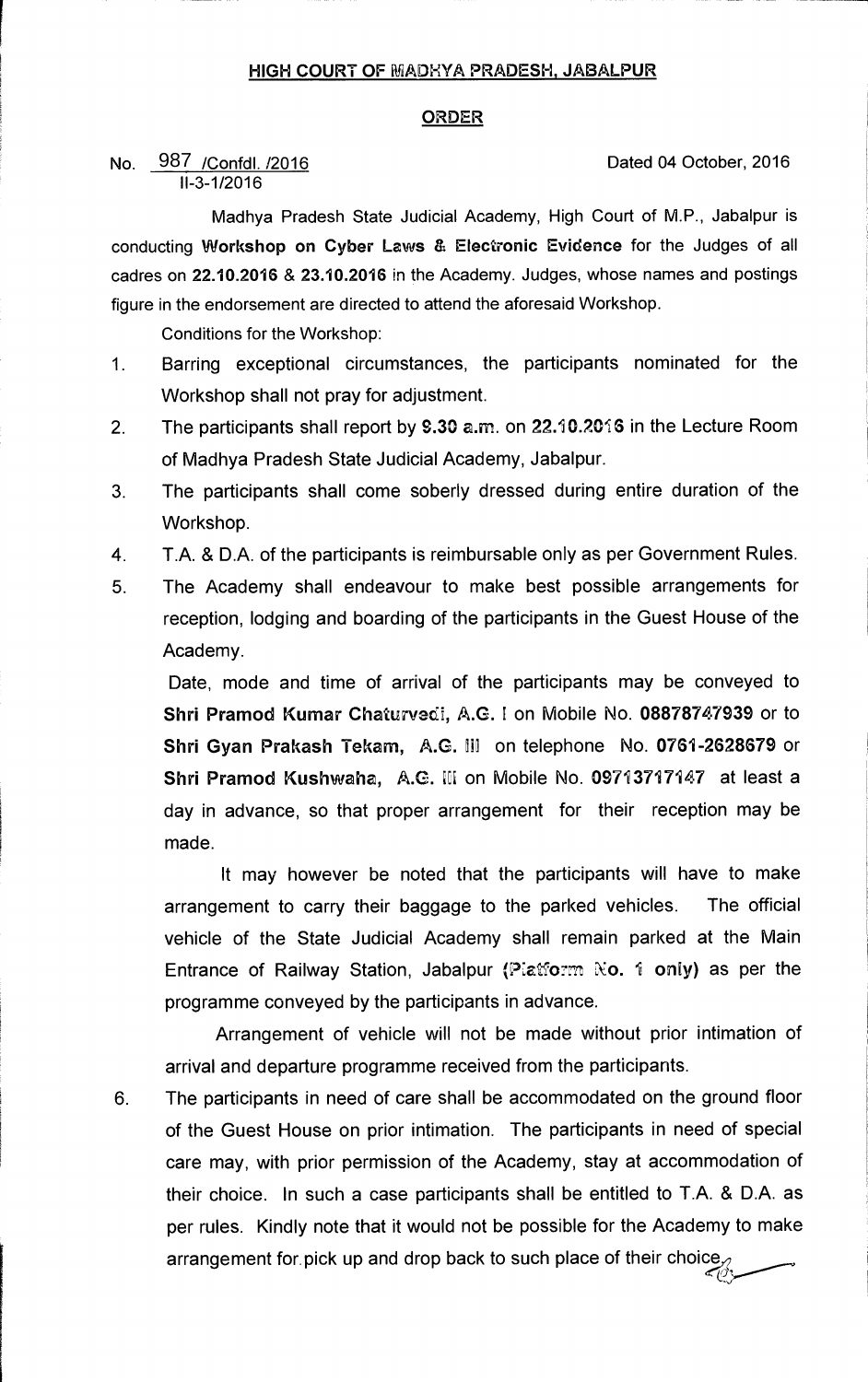- **7 The accommodation in the Guest House of the Academy shall be available to the participants only from 12.00 noon of preceding day of commencement of training and upto 12.00 noon on the succeeding day of the end of training.**
- **8. The participants shall be provided with tea, breakfast, lunch and dinner during their period of stay for the-Workshops, free of charge, as per the rules of the Academy.**
- **9 For maintaining the record, group photograph of the participants may be taken and a banner may also be prepared.**
- **10. The participants shall send only soft copies of atleast three article/presentation/ research paper/ judgment/order authored by them relevant to the subject for sharing and discussion in the workshop on**  official email of the State Judicial Academy i.e. mpsja@mphc.in atleast **three days prior to the schedule of workshop.**

**BY ORDER OF HON'BLE THE ACTING CHIEF JUSTICE** 

**/ON <sup>Y</sup>(114 OHAR MAM ) REGISTRAR GENERAL**<br>%L

**Endt. No.** *988* **/Confdl. /2016 Dated 04 October, 2016**  I l-3-1/2016

**Copy forwarded to:-** 

- **1 The Deputy Controller, Govt. Central Press, Arera Hills, Habibganj, Bhopal-6 for publication in the next issue of the M.P. Gazaette,**
- **2. The Principal Secretary, Govt. M.P. Law & Legislative Affairs Department, 1st Floor, Vindhyachal Bhawan, Bhopal, Pin 462 006, for information.**
- **3. The Accountant General, (I), M.P. Gazetted Audit Department, Gwalior, for information.**
- **4. The Accountant General, (II), Gwalior, for information.**
- **5.**
- **1. Shri Dhirendra Singh, XIV ADJ, lndore,**
- **2. Shri Ashish Shrivastava (Sr.), Ill CJ CL I & ACJM, Seoni,**
- **3. Shri Harsh Singh Behrawat, CJ CL I, Manawar District Dhar,**
- **4. Shri Sachin Jain, IV AJ to I CJ CL II, Gwalior,**
- **5. Shri Shreesh Kailash Shukul, CJ CL I, Baihar, District Balaghat**
- **6. Ku. Tabbassum Khan, XIII CJ CL II, Jabalpur,**
- **7. Shri Arvind Shrivastava, CJ CL II, Bareli, District Raisen**

**For information and compliance with a direction to all the participants that they should compulsorily appear at, M.P.S.J.A. Building at Jabalpur on aforesaid date and time as mentioned in order.**